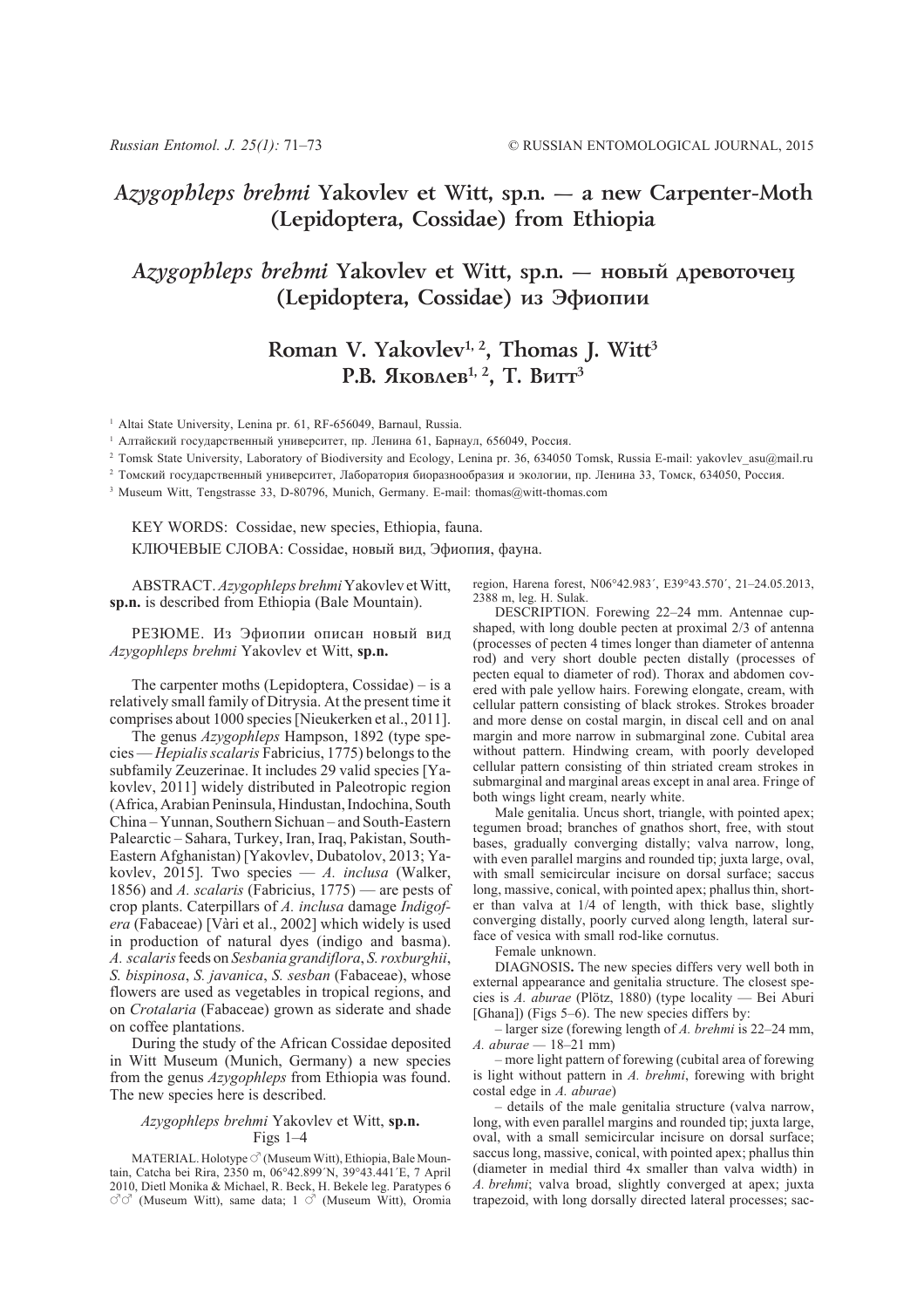

Figs 1–6. *Azygophleps* species (adult specimens, male genitalia and biotope): 1 — *A. brehmi* **sp.n.**, holotype; 2 — *A. brehmi* **sp.n.**, paratype (Oromia region); 3 — *A. brehmi* **sp.n.**, holotype, male genitalia (GenPr MWM–25284); 4 — Type locality of *A. brehmi* (photo by H. Sulak); 5 — *A. aburae*, male, Tanzanie; 6 — *A. aburae*, male genitalia (GenPr MWM–14439).

Рис. 1–6. *Azygophleps* (имаго, гениталии самцов и биотоп): 1 — *A. brehmi* **sp.n.**, голотип; 2 — *A. brehmi* **sp.n.**, паратип (Oromia region); 3 — *A. brehmi* **sp.n.**, голотип, гениталии самца (GenPr MWM–25284); 4 — Типовая местность *A. brehmi* (фото Г. Сулака); 5 — *A. aburae*,  $\circlearrowleft$ , Tanzanie; 6 — *A. aburae*, гениталии самца (GenPr MWM–14439).